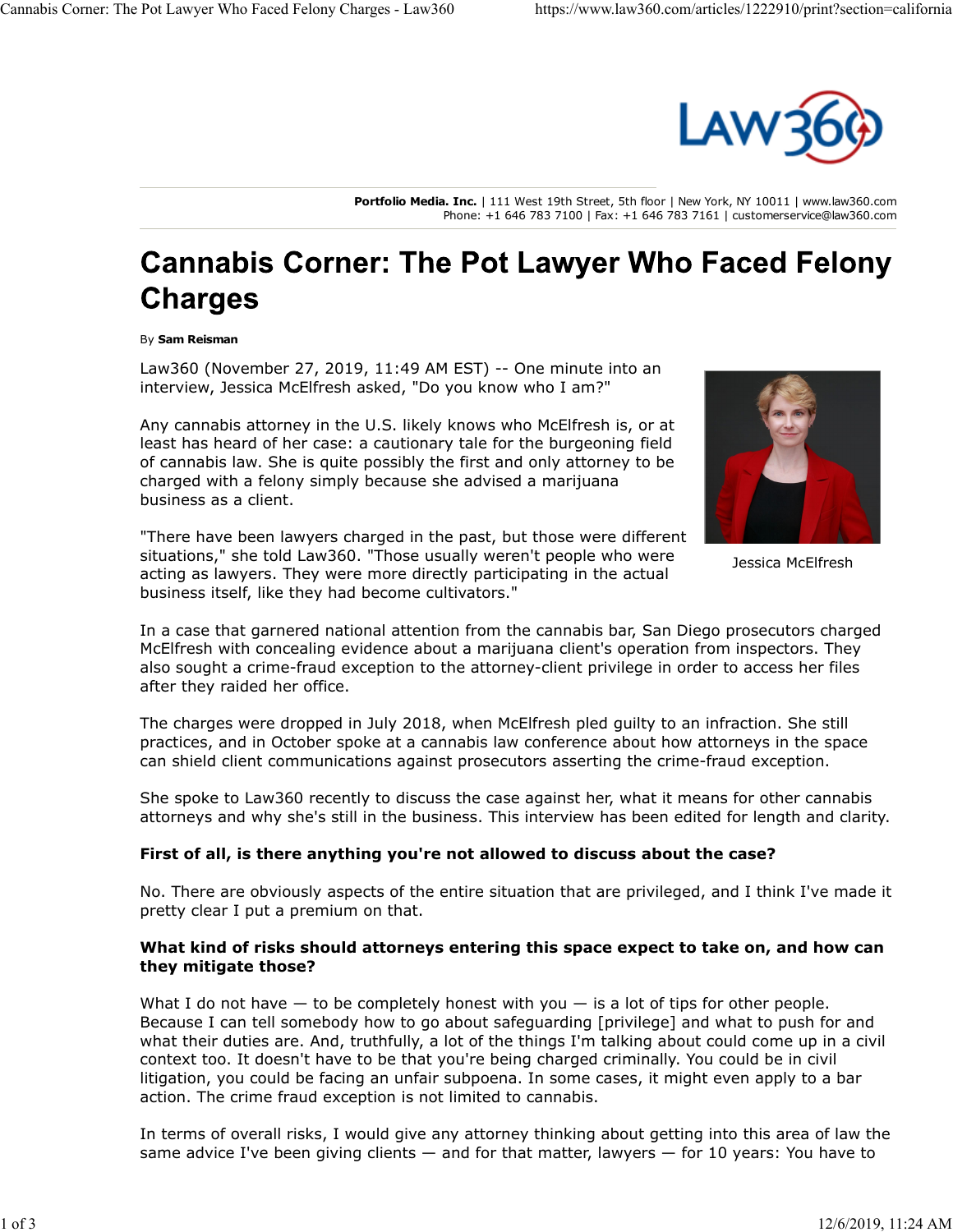make certain peace with the difference between federal law and state law. And you have to always be careful and you have to always keep these things in mind. Even more so than any other lawyer. For your clients' benefit and your own benefit. But if you cannot find a way to live with that difference, if it's just going to keep you up every damn night, freaking you out, don't do it. It's not worth it.

You're going to have to accept that some people are going to find this strange or offensive. At times your adversaries or opposing counsel may seek to take advantage of the situation. I've had civil lawyers who are very concerned about opposing counsel threatening them in different ways. I'm not aware of it happening all that much. You have to accept that there's a risk factor or a difficulty factor and you have to decide that you're willing to take that on and live with it.

### **Is there a risk that prosecutors will go after cannabis lawyers or try to access their files, even if they're advising clients within state law?**

When you're talking about state law, lawyers are licensed by various states — generally there are more and more state bar opinions about this. If people are following laws in their states and you're advising them how to follow laws in the states, as well as advising them of what federal law entails, generally your advice will not be deemed, as a blanket rule, subject to the crime fraud exception. And generally the bar should not be disciplining you. Now, those are broad principles. I think the intent is to treat this much the way you treat any other area of law. But it's a new area. It's a complicated one for people trying to reconcile state versus federal law. So yes, I think there is a bit more scrutiny here.

# **Have you continued to represent cannabis clients?**

Never stopped, not even for a minute. If you had asked around, they would have told you I'm one of the single most conservative lawyers they'd ever met in the cannabis space. My nickname was the "Queen of No." I've always hewed to the very conservative, very transparent: documentation up the wazoo. Anything that is gray, you do not do. You do not even get close to the black, so to speak. I've always lived by that, I'm going to continue to live by that. I'm really glad to live in a state that, whatever the complications and flaws in our system, we have a lot more regulation at the state level, as well as at the various local levels. I started doing this nearly 10 years ago. I have dedicated my career to working in and trying to reach that point.

# **How did you get into it?**

I graduated law school in 2009. I had intended to work for the government as a prosecutor. I had interned for an entire year at the DA's office. Needless to say, the government wasn't hiring anyone to do much of anything. After that, I had to try to figure things out like everybody else. I was doing a lot of contract work for criminal defense attorneys. I [began] doing some appearances for an out-of-town attorney who was representing some people being prosecuted in medical marijuana cases, and that was a time when the DA's office here was making a huge push, doing a lot of medical marijuana prosecutions.

I got more interested in the how the law behind the affirmative defense works. It seemed like there was a lot of gray and ambiguity. It was also a time when a lot of local jurisdictions were beginning to talk more aggressively about local licensing. I had some background in land use. My mother was a land use consultant. I had some knowledge of how that system worked.

It was something that, to me, belonged in a regulated civil sphere and did not belong in criminal court. And it was interesting. You don't get a chance to be a part of something that could have a broader effect on society in a really substantial way every day in your career.

# **What have been some of the ramifications of the criminal case against you?**

I can't speak for every conversation others may have had. I can tell you I heard from attorneys across the country, including ones I had never met, with messages of support and being afraid. I'm told it was very widely discussed in continuing legal education programs. People love to send them to me now. I'm not aware of any direct effect that it had on state law or policy.